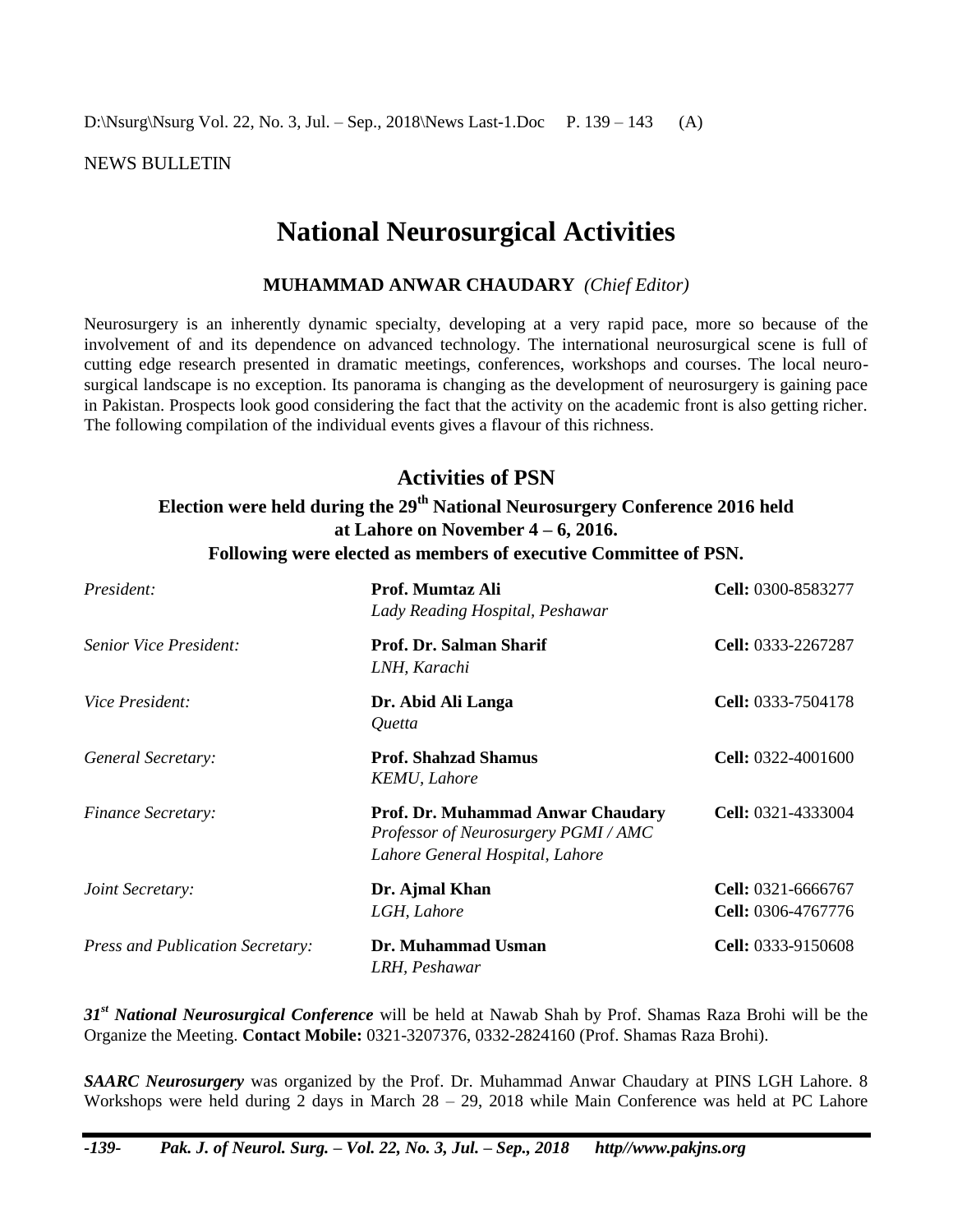during March 30 –  $1<sup>st</sup>$  April, 2018. Delegates from 14 countries participated. Near 200 research articles were presented.

| Year    | <b>President</b> | <b>Senior</b><br><b>Vice</b><br><b>President</b> | <b>Vice</b><br><b>President</b> | <b>General</b><br><b>Secretary</b> | Joint<br><b>Secretary</b> | <b>Finance</b><br><b>Secretary</b> | <b>Press and</b><br><b>Publicatio</b><br>n<br><b>Secretary</b> |
|---------|------------------|--------------------------------------------------|---------------------------------|------------------------------------|---------------------------|------------------------------------|----------------------------------------------------------------|
| 2017-18 | <b>KPK</b>       | Sindh                                            | <b>Balochista</b><br>n          | Punjab                             | Open                      | Open                               | Open                                                           |
| 2019-20 | Sindh            | Balochista<br>n                                  | Punjab                          | <b>KPK</b>                         | $^{\prime\prime}$         | $^{\prime\prime}$                  | $^{\bullet}$                                                   |
| 2021-22 | Balochistan      | Punjab                                           | <b>KPK</b>                      | Sindh                              | $^{\prime}$               | $^{\prime\prime}$                  | $^{\bullet}$                                                   |
| 2023-24 | Punjab           | <b>KPK</b>                                       | Sindh                           | <b>Balochistan</b>                 | $^{\prime\prime}$         | $^{\prime\prime}$                  | $^{\prime\prime}$                                              |

**Sequence of Elections for Executive Committee of PSN**

# **Minutes of PSN General Body Meeting 25 November, 2017, Islamabad**

The PSN General body meeting (GBM) was held on Saturday 25<sup>th</sup> November, 2017 at Serena, Islamabad, on the occasion of 30<sup>th</sup> Annual Conference of Pakistan Society of Neurosurgeons, under the chairmanship of Prof. Mumtaz Ali, President Pakistan Society of Neurosurgeons.

The following members of the Executive Committee were also present;

- 1. Prof. Salman Sharif (Senior Vice President).
- 2. Dr. Abid AliLanga (Vice President).
- 3. Dr. Ajmal Khan (Joint Secretary).
- 4. Prof. Muhammad Anwar Chaudary (Finance Secretary).
- 5. Dr. Muhammad Usman (Press and Publication Secretary).

The proceedings started with the Recitation of the Holy Quran by the President.

The following agendas were discussed and decided accordingly:

#### **Agenda No. 1: PSN New Website Launch**

The PSN website was not active from the last 2-3 years, so new website was made by the Press and Publication Secretary and it was launched. The launch was done successfully by the current president (Prof. Mumtaz Ali) and past presidents, including, Prof. Tariq Hashim Khan, Prof. Rasheed Jooma, Prof. Tariq Salahuddin and Vice President of CPSP, Prof. Naqeebullah Achakzai. The website address is, [www.paksn.org](http://www.paksn.org/)

After the launch a brief tutorial was given by the Press and Publication Secretary to those who launched the website. Besides other things, tutorial also included online membership application/process.

Following were the suggestions, made by the members of the PSN;

Prof. Rasheed Jooma proposed to form the committee of the Past presidents of the PSN and this section should be in-corporate in the website. He proposed the name of Prof. Tariq Hashim Khan as the coordinator of the committee. This point was well taken by the house and was approved by the President. President advised Press & Publication Secretary to do so.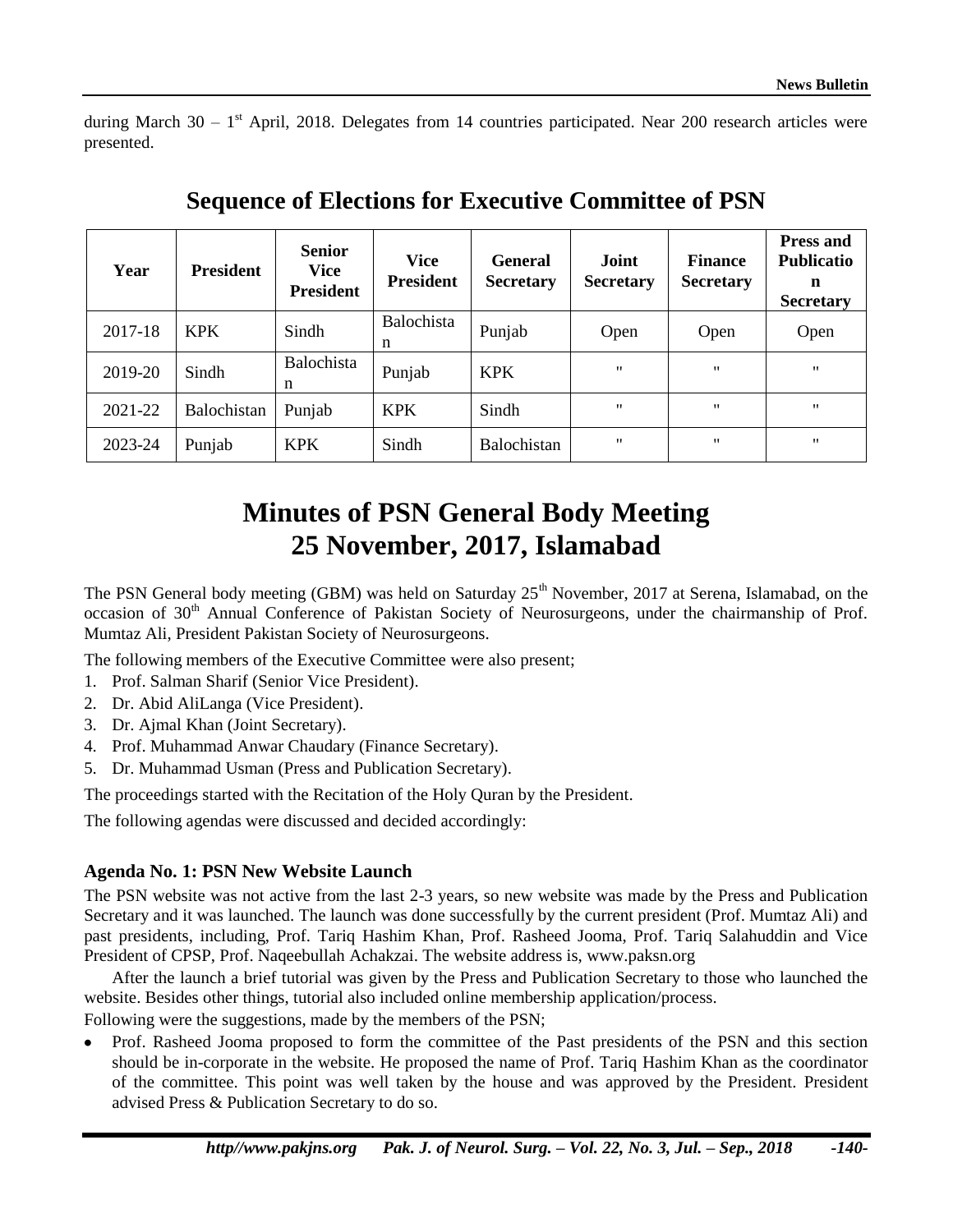#### **Muhammad Anwar Chaudary**

- Women in Neurosurgery (WINS) section was incorporated in the PSN website. Dr. Aneela Darbar, the Chairperson of WINS section highlighted the need and objectives of WINS. She said three main principles of the WINS would be;
	- i. There should and will be parallel WINS session in the Annual PSN conferences.
	- ii. Scholarship funds will be sought out for female Neurosurgeons of Pakistan.
	- iii. Female Neurosurgeons will be provided short term observer ships/fellow ships abroad.

## **Agenda No. 2: Membership of PSN**

- In the last GBM at Lahore, on the occasion of 29<sup>th</sup> Annual Conference of PSN, it was decided that from next Annual Conference onwards, the membership fee of the PSN will be taken along with the registration fee of the conference. And this will be the solely responsibility of the host to do so. But due to some misunderstanding and miscommunication from both ends, this did not happen. So, it was decided and announced that this task is MANDATORY from now onwards.
- The membership fee of PKR 5000/= was collected by the Joint Secretary of PSN, in the GBM, from the members who were present.
- President PSN, Prof. Mumtaz Ali requested and suggested to all the seniors to make sure that their colleagues and juniors should pay the Annual membership fee of the PSN on time, rather they should collect the fee and then submit in the society's account.
- Dr. Shahid Ayub asked about the membership number procedure. In reply to this Prof. Anwar Chaudary assured that it will be the same old procedure, which will be followed.

### **Agenda No. 3: To upgrade the PSN Status in the WFNS**

- It was suggested to upgrade the members record in the PSN website and only those member's names should be mentioned who have paid their Annual dues. This suggestion was approved by the President.
- After that there was debate on how many members should be mentioned in the website, as the website is public, so if we mention more members, then the fee of the WFNS will be more. Prof. Naqeebullah Achakzai come up with the suggestion that we should be fair with the WFNS and we should mention the correct number of members. And it's only  $8 - 10$  USD for each member to get registered with the WFNS through the PSN. This 8-10 USD could be easily deducted from the PKR 5000/=, which the member has to pay annually to the PSN as a membership fee. The point was well taken and it was decided to mention the correct number of the members in the PSN website.
- It was suggested by the house to make an official Whatsapp group of the PSN members for robust communication and in that group only those members should be included, who have paid their Annual membership dues. Executive committee approved that and the responsibility is given to Press and Publication Secretary to form that whatsapp group. Also the minutes of GB meeting of the PSN should be shared in that group.
- Just like any other national (e.g. CPSP) and International (AANS, CNS etc) organization/neurosurgery society, only those members will be mentioned in the good standing list, who have paid their Annual membership fees.

#### **Agenda No. 4: Audit Report of PSN Accounts**

The audit report was presented by Finance Secretary, Prof. Muhammad Anwar Chaudary. He presented the report in detail and said that PSN is in negative balance and he donated that funds to the PSN. So, now the current balance is zero.

Prof. Anwar further said that he is hosting the upcoming SAARC Neurosurgery Conference, which will be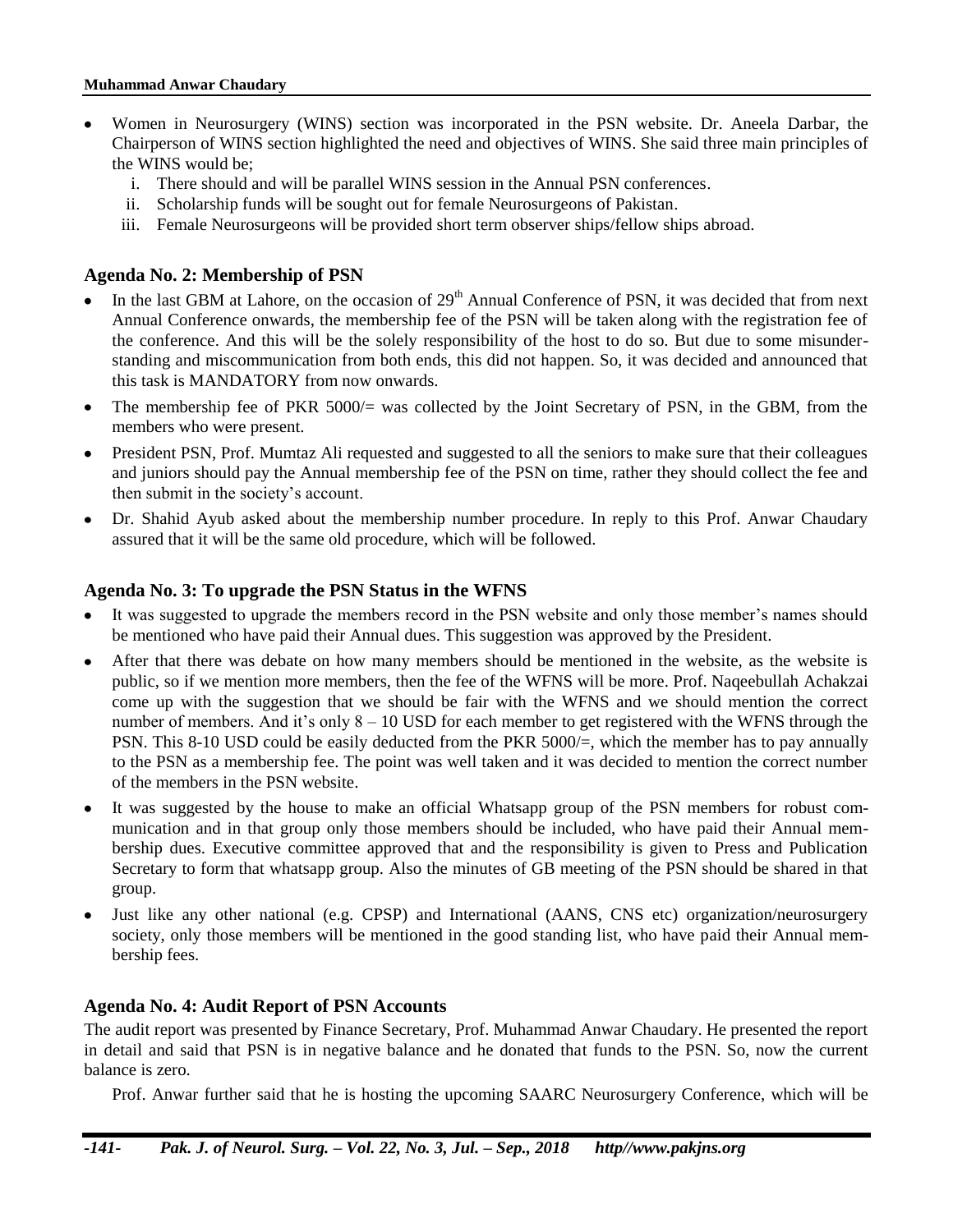going to held in March 2018. He said that it's difficult to make a new account for that, so he'll be using the PSN bank account instead. The GB had no objection on that and President approved that request.

#### **Agenda No. 5: Enhancement of PSN Funds**

Following were the main points;

- I. As the PSN accounts are in negative balance so, earlier in the EC meeting, Prof. Mumtaz suggested to Prof. Anwar to donate 10% of the Registration fee of the SAARC Neurosurgery Conference, to the PSN. Others members were of the same opinion and Prof. Anwar agreed on that.
- II. The organizer/host of the PSN Annual Conference, should donate to the Society;
	- i. A lump sump amount of PKR  $500,000/$

OR

- ii. 10% savings from the Conference.
- This point was not well taken by the members, so open voting was done in the GBM and none of the option was validated by the members.
	- III. For fundraising of the PSN, following worthy members showed their willingness to donate the funds to PSN as;

| <b>Serial No.</b> | <b>Member</b>           | <b>Donation (in PKR)</b> |
|-------------------|-------------------------|--------------------------|
| 1.                | Prof. Tariq Safi        | 500,000/                 |
| 2.                | Prof. Tariq Hashim Khan | 200,000/                 |
| 3.                | Prof. Tariq Salahuddin  | 100,000/                 |
| 4.                | Dr. Naeem-ur-Rehman     | 100,000/                 |

President approved that and the house appreciated that very much.

#### **Agenda No. 6: Educational/Academic Activities**

International scholarships were already started and 4 young neurosurgeons, 1 from each province, were selected for Euro spine course diploma (basic modules) at France. Furthermore 4 more young neurosurgeons were selected, 1 from each province, for short term observer ships / fellowships internationally.

The PSN scholarship selection committee comprised of President and Press & Publication secretary. Prof. Salman suggested to add one past president in that committee to make process more fair, for the next year (2018 intake). He suggested the name of Prof. Rashid Jooma. President further suggested to nominate Prof. Salman Sharif and Prof. Anjum Habib Vohra, additionally in the PSN Scholarship selection committee. All the EC members and the house agreed on that.

So, decided and approved by the President, the PSN Scholarship Selection Committee will comprise of following members;

- 1. President PSN, Prof. Mumtaz Ali.
- 2. Prof. Rashid Jooma.
- 3. Prof. Anjum Habib Vohra.